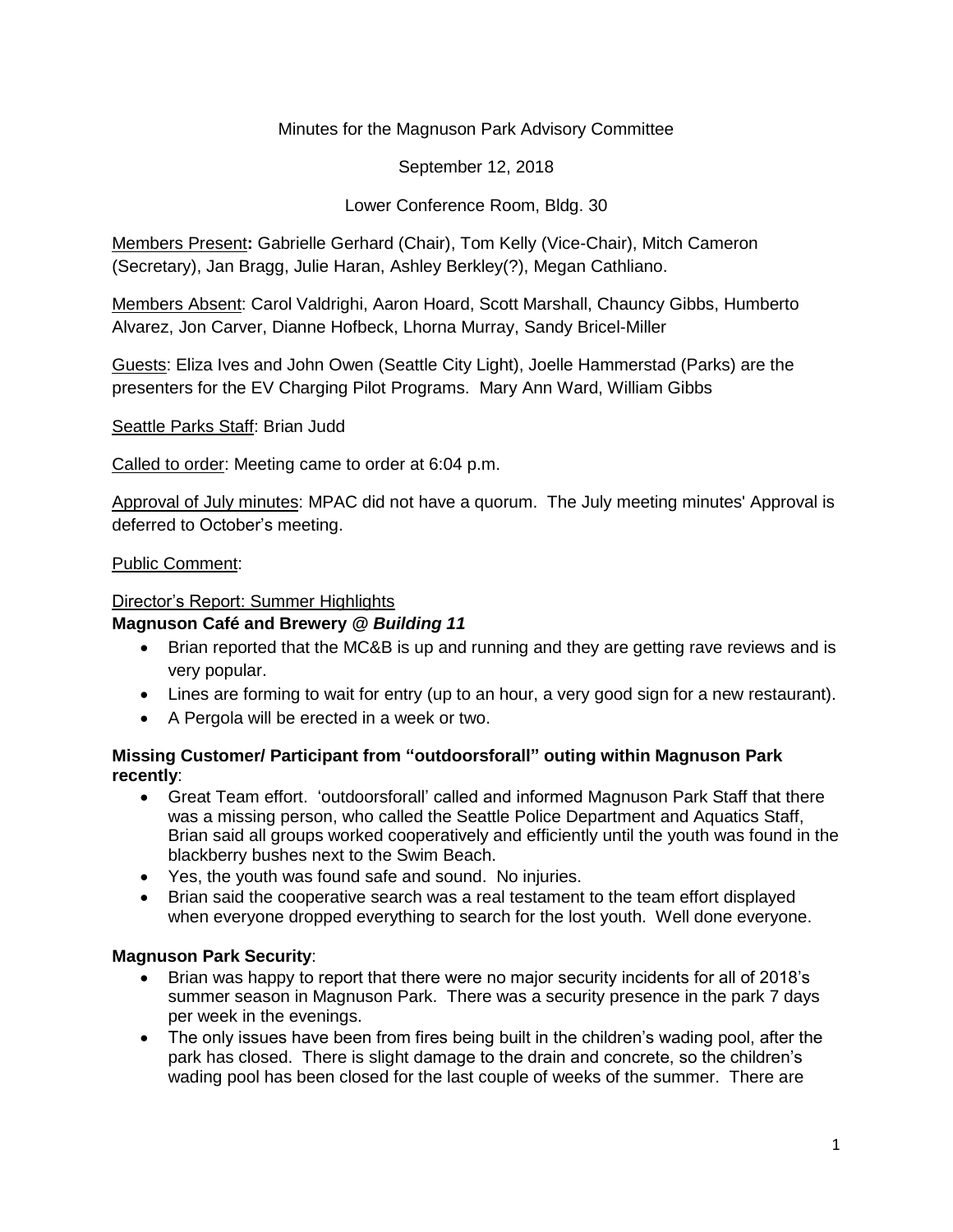insufficient funds to repair the wading pool immediately. Unknown what will happen to the wading pool for next summer.

### **Magnuson Park Hosted a National Night Out on August 7th**:

- A wide array of people attended; about a hundred residents of the Park, Park Community Center Staff, Park Tenants all had fun, while pizza was arranged by Gabrielle Gerhardt and provided by Pagliacci's Pizza on Sand Point Way. MC&B also donated some food, a 1<sup>st</sup> time contributor in the Park.
- Mayor Durkin made a visit for about 20 minutes and said a few words.

## **New Shelter in the 'Small and Shy' dog's part of the 'Off Leash' area**:

- A new shelter has been built in the Small and Shy dog's area over the summer.
- Installed by the Magnuson "Off Leash" Association, during the summer months.
- Come take a look.

### **Movies in the Park:**

- The Community Center implemented a scaled down 'Movies in the Park' in August
- Smaller venue that was in the Amphitheater, was very successful.

### **All in all, Magnuson Park enjoyed a productive and busy summer.**

### **Seattle Parks has opened an RFP (request for proposal) for Bldg. 18 (old firehouse):**

- Proposals will be reviewed beginning on October 31<sup>st</sup>.
- The Superintendent will likely make the selection in February of 2019.

### **Lynn Ferguson had raised a question:**

- What is happening with the parking area to the west of the Magnuson Athletic Club? This is the area where the motorcycle classes are held on the north shore of the Park.
- This parking area will be opened to all, on November  $1<sup>st</sup>$ .

### **Mayor Durkin will Announce her 2019 Budget on Monday September 24th:**

- The Seattle City Council will review the proposed Budget into early November and holds public outreach.
- Brian urges the MPAC to keep an eye out for the Public Outreach Events and other budget discussions and meetings.

# **Special Events, Highlights:**

- Another Night Market is planned for the Junior League Parking Lot (large lot adjacent to the fields), from 4 to 9 p.m. on September  $13<sup>th</sup>$ . Like a Farmers Market on a Thursday night.
- Rise Up for Homeless Fundraiser: Friday, Nov. 2nd
- The Best of the Northwest, Art and Fine Crafts Show on Nov.  $9<sup>th</sup>$ . Annual tradition in the fall at Magnuson Park.
- Solstice Night Market, Food and Craft Festival on Dec.  $7<sup>th</sup>$  and  $8<sup>th</sup>$  in Hangar 30.
- Winter Beer Fest, on Nov.  $30<sup>th</sup>$  and Dec. 1<sup>st</sup>, also in Hangar 30.

# **Brian Judd will be on Special Assignment for a few months:**

- Joanne Orsucci will fill in for Brian.
- MPAC will meet Joanne in October.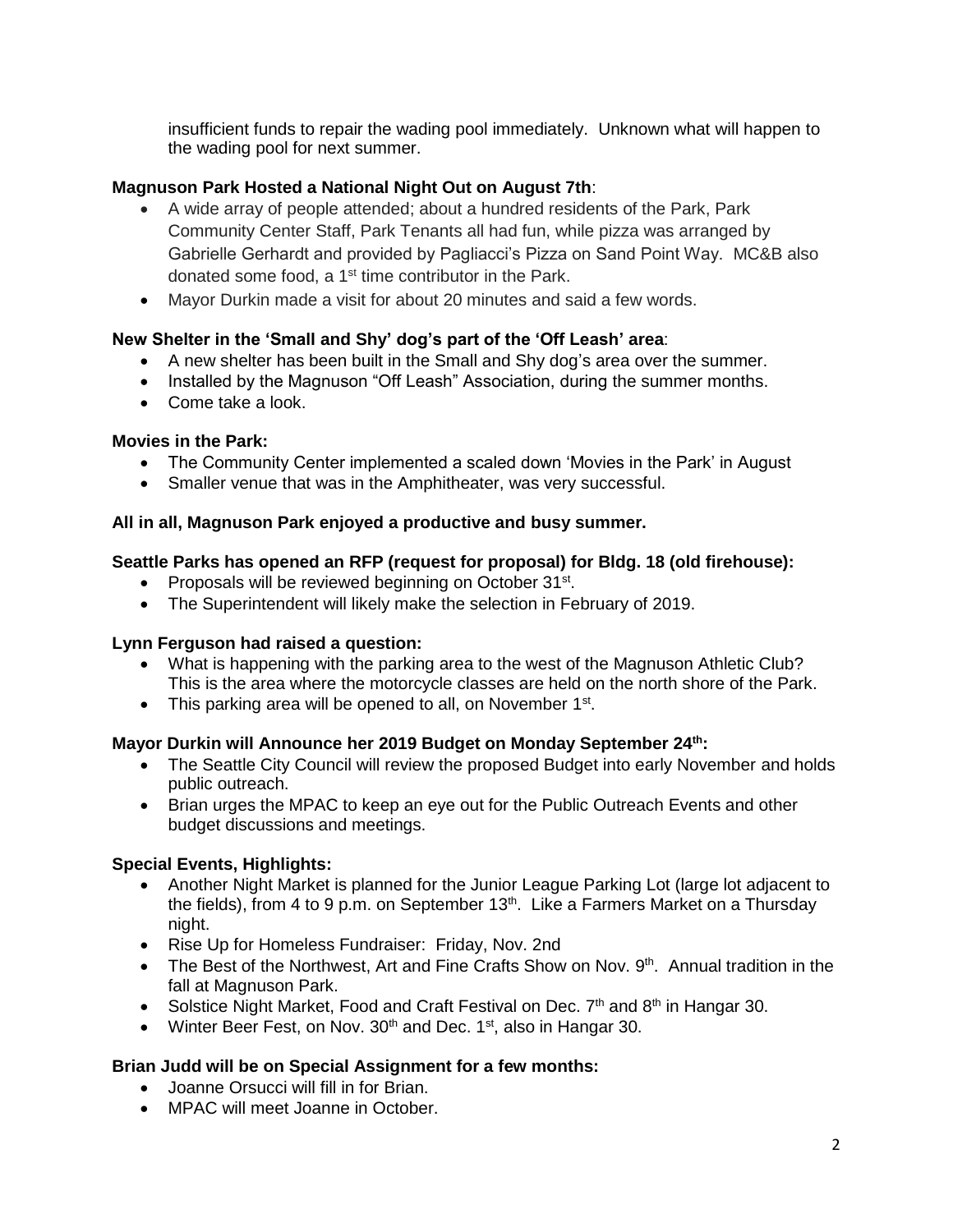• Brian will return in January

### **Christopher Williams, acting SPR Superintendent has been offered the Superintendent position by Mayor Durkin as regular position:**

- He has declined the Superintendent position.
- Christopher Williams will take the position of Deputy Superintendent once the new Superintendent is in place.
- Christopher has filled the Superintendent's shoes a few times in the past.

## **2019 Magnuson Park Advisory Committee Slate:**

- Brian and Gabrielle are looking for 3 positions for next year, Chair, Vice-Chair and Secretary.
- Gabrielle will continue as Chair with the understanding that there will be a transition to a different Chairperson, soon.
- Lhorna Murray has expressed interest in the Vice-Chair position.
- Gabrielle spoke about how she is thinking of the MPAC Committee meetings and structure. Discussions for another meeting.

### Presentation by Seattle Parks and Recreation & Seattle City Light:

**Joelle Hammerstad, Sustainable Operations Manager with Seattle Parks and Recreation. Eliza Ives and John Owen with Seattle City Light. Presenting proposed Electric Vehicle Pilot Program.**

- Joelle is passionate about the E/V Pilot Program, in reducing emissions in Seattle. Important to our environment due to the Climate Change.
- Much of the City's emissions come from gas powered vehicles. The goal is to follow the Paris Climate Agreement and be carbon neutral by 2050. To prevent a global warming event from becoming an uncontrollable problem, we must reduce our emissions by the 2050 benchmark date.
- Reduce energy consumption by 20% by year 2020. Mayor Nickels implemented in 2008.
- Reduce carbon emissions by 40% by 2025. Mayor Durkin implemented in 2018.
- Joelle went on to say that all paved surfaces original intent was to support vehicles using fossil fuels.
- Scientists are saying that to prevent a global temperature runaway effect, we all will need to be carbon neutral by 2050.
- All these goals are rolled into the Parks' goals of sustainability and climate stabilization.
- Placing the E/V Electric Vehicle Charging Stations in our Parks helps support carbon footprint reduction, customer service and to help build strong communities.
- Eliza Ives with Seattle City Light (SCL) made a Power Point presentation.
- Joelle mentioned that for every dollar spent at an E/V Charging Station, that dollar stays in the local government and community, not multinational corporations.
- John said that it is much cheaper to own and operate than a fossil fuel vehicle.
- Jan Bragg asked if the Electric Car Tax (part of vehicle registration) was factored into the economics of owning an electric vehicle. John said, no it doesn't and was frankly surprised that there was an additional tax.
- Feedback from the Beacon Hill E/V Charger installations have forced SCL to reevaluate the equity of their installations. Their reevaluation will take into consideration the availability to disadvantaged citizens
- Chargers would be most likely be used near amenities. (shopping, coffee shops, etc.)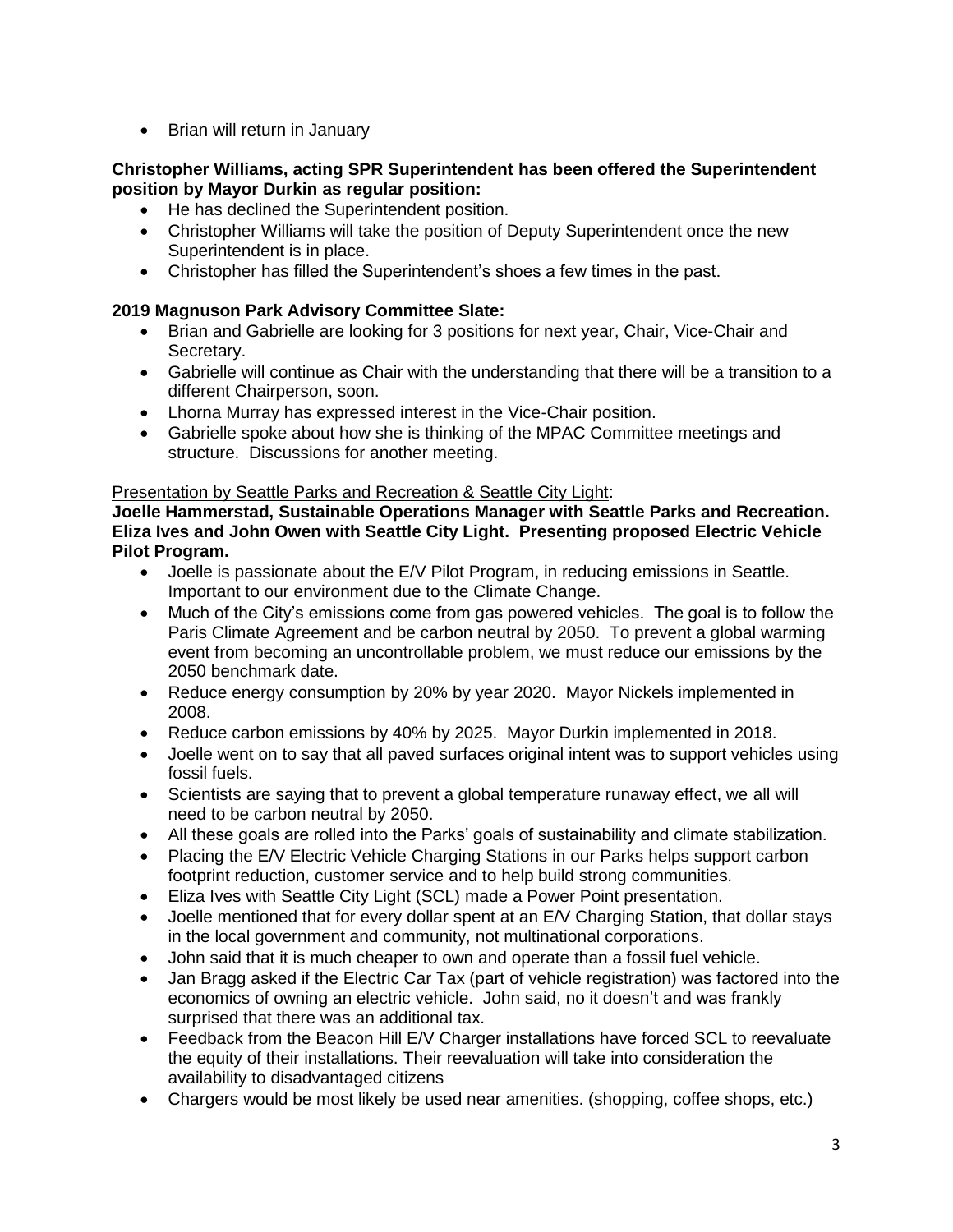- John proposed 4 possible sites in the Park. Please see Power Point presentation.
- Some of the prerequisites to install the E/V Chargers is space, electrical power availability, safety and equity.
- 200 ampere service is required and that is above the existing loads.
- Questions about SCL factoring in electrical loads from the Food Service Trucks at the Junior League parking lot. John mentioned that local electrical improvements and even non-electrical civic upgrades could be included in an installation. John noted to consider the Food Truck electrical requirements.
- John pointed out another possible site for the Chargers, the Brettler Upper parking lot. This is an SDOT property, but there will be a more Sand Point Housing targeted public outreach events. He also pointed out that the North Beacon Hill project feedback was somewhat negative. The residents said that parking was scarce and that the E/V Charging Stations took up valuable parking.
- Gabrielle noted the structural issues of the Brettler/ SDOT parking structure. Brian said, none of the problems encountered (like the Brettler parking structure) would mean the site wouldn't be considered. Just that SCL and SPR would need to take these extra costs into consideration.
- John talked about adding value to the E/V Charging stations, that would improve each neighborhood in some way. For example, repairing the light fixtures near the stairs leading from the upper Brettler parking structure to the lower parking area, improving safety for our residents.
- The parking lot at the intersection of  $62<sup>nd</sup>$  Ave NE and NE  $65<sup>th</sup>$  Ave. could be another site in our neighborhood.
- There will be a \$125 fine for vehicles who park in E/V Charging stations longer than an hour, like the ADA parking spaces, when not charging (state law). But, how often will Parking Enforcement check these sites? Could peer monitoring work in these cases?
- Brian said that having  $2 4$  parking spaces set aside for the  $E/V$  Charging stations at the Bldg 30 parking lot or the Junior League parking lot (closest to amenities) would not be a problem operationally.
- It was noted that the North Shore area wasn't on their preferred list of sites. John will integrate the North Shore into their assessments.
- This is phase one, where SCL meets with stakeholders.
- Please fill out the attached questionnaire.
- Mitch commented on the civic improvements that could increase safety and line of sight at the Brettler parking area and at the end of 62<sup>nd</sup> Ave NE. Though he cannot speak for the Sand Point Housing population, but the civic improvements might be something of interest.
- John said that the location at the Junior League field, is currently the SCL preferred location.
- More Public Outreach Events from both SCL and Parks are being planned, before recommendations to the Superintendent are submitted.

### Vegetation Management Plan Implementation – Tom Kelly

# **Green Seattle Day – November 3 rd**

• Tom will hand out reminder postcards in the October meeting.

### **UW Students, Earth Corps, Conservation Corps, and Volunteer Work in Magnuson Park**

• Each year and for the last few years Tom has worked with UW students. Teams of students doing touchstone projects,  $4 - 6$  seniors, grad students do a lot of work during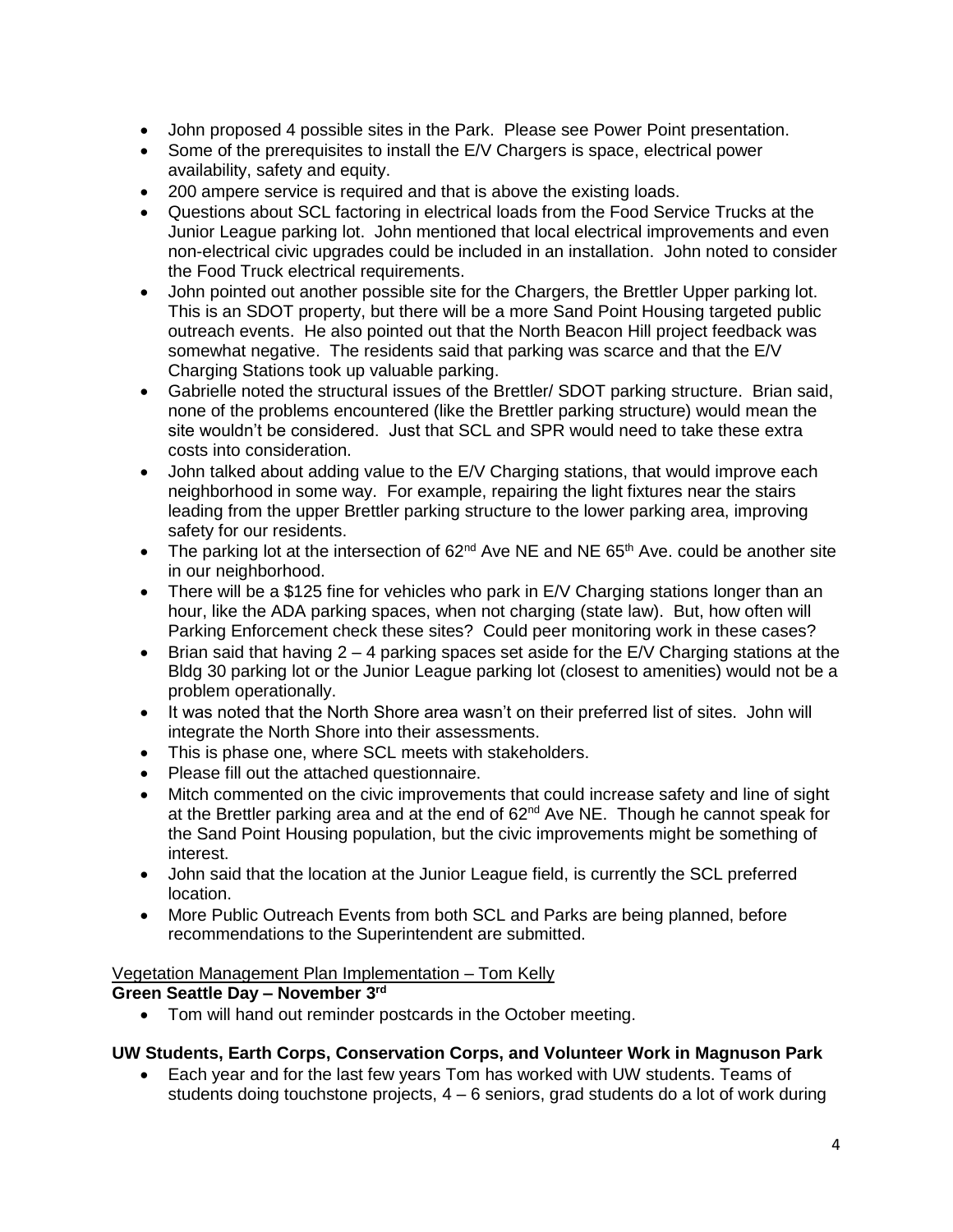the year. Every year they celebrate at the end of the school year. Tom wanted to take advantage of their work and share the results with us.

- The students made a short video in addition to the posters.
- Tom showed some slides of worksites and the teams at work on Kite Hill.
- Tom also showed a breakdown of the Volunteer Hours on projects and equivalencies as if they had been paid.
- He is expecting 2 teams of volunteers next year.
- Tom continued to report on the progress being made throughout the Park, using slides of Magnuson Park that are color coded to illustrate what phase of the Plan they are in.
- Tom also showed a Green Seattle Reference Map (can be found online), the Green Seattle Partnership has divided the Park into polygons. These polygon areas are mostly divided up in logical sections.
- No color Not in restoration.
- Dark green areas are "Stage 4" or the final stage.
- White colored areas are just starting and are "Stage 1".
- Lt. Green areas are "Planting"
- Dark blue areas are "Establishment", where plantings are monitored for growth.
- The whole project, metrics and planning are pretty good and well documented.
- There is a lot of overlap between the Vegetation Management Plan and the Green Seattle Partnership.
- EarthCorp. Works under an agreement with Green Seattle Partnership.
- The North Shore area will be am area to get future work, plantings etc.
- Tom showed the areas in Stage 4 in the south end of the Park, and on Promontory Point.
- Lynn Ferguson has a spot on the east side of Promontory Point that she helps maintain.
- Tom showed us an area under a maintenance contract that will be completed in October. The south woodlands have some old growth trees and the work crews are busy removing invasive plants. (blackberry etc.)
- Contracted Planting Plan 22,000 plants, Earth Corps will probably be awarded this huge contract.
- Jan commented that she was glad to see the mechanical removal of invasive plants versus the use of herbicides.

### Magnuson Park Emergency Communications HUB relocated to the Magnuson Community Center. – Mitch Cameron

- The Emergency Communication HUB for Emergent Disaster Preparedness in Magnuson Park for Residents, Neighbors, Visitors and Employees has been relocated.
- The relocation will better serve the community in a more central location and adjacent to the Community Center, making it a more logical position in our neighborhood.
- Gabrielle is installing another at the Sand Point Learning Center.
- ParkPoint Condominiums have shown an interest in working with the Magnuson Hub.
- The Magnuson Hub is not active yet, we are all still in training.

### Organicide and Herbicide Use in Magnuson Park – Jan Bragg

• The concern is about the use of Bait Traps set with Rat Poison, where the rat ingests the poison and leaves the trap to die elsewhere. The raptors and owls do not differentiate between a poisoned rat and a healthy rat, and these raptors and owls can eat these